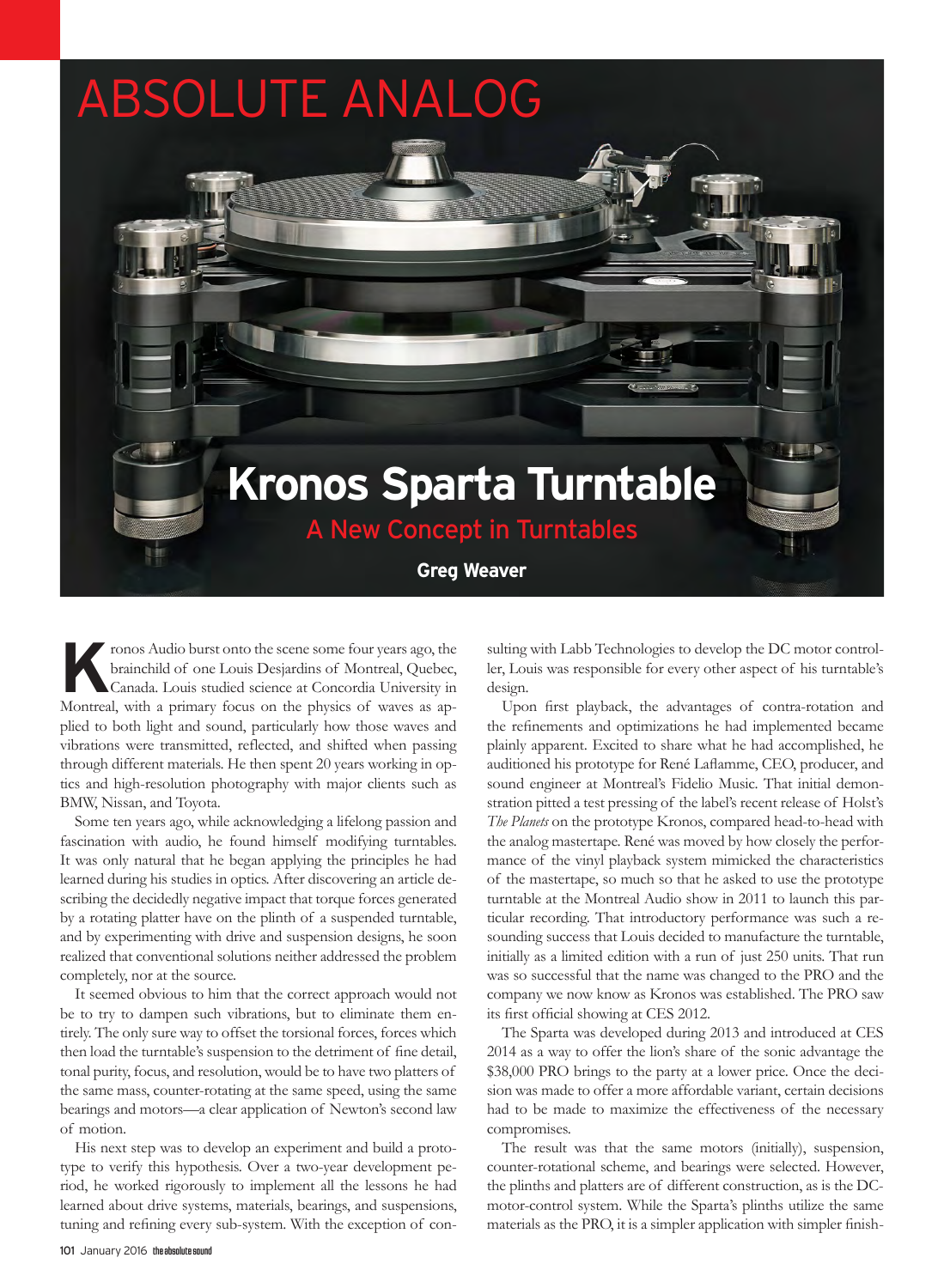# Kronos Sparta Turntable - ABSOLUTE ANALOG

ing, resulting in manufacturing efficiencies that allow lower production cost at the price of somewhat lower vibration damping. As of January 2015, the PRO uses a newer, costlier DCX motor. The Sparta maintains the implementation of the original motors used in the PRO, providing more than adequate operation within its performance envelope.

#### **The Soul of a New Machine**

Unique to behold, the Sparta is essentially two complete turntables—each including a skeletal, metal-framed plinth fabricated of solid aluminum boards with phenolic inserts—one situated immediately above the other. Both hang freely from the same, patented, four-post, pillar suspension system. Occupying a space some 20 inches wide, 14 inches deep, and 11 inches tall, and weighing 70 pounds, the Sparta comes in at less than half the weight of my reference Redpoint Model D, yet with a similar overall footprint.

Like most suspended 'tables, each bearing set for the platters is positioned slightly left of the physical center of the plinth. The Sparta shares the same bearing system as the PRO. When Desjardins was designing and building these bearings, his object was to provide the quietest operation possible, yet still maximize service life. The in-depth design process included extensive research into the alloys and vapor-deposited coatings used in the aerospace industry. Settling on an inverted-bearing design to reduce contact in the rotational plane and to lessen torque-induced drag, he employed double hydraulic insulation to achieve the highest dampening possible. The bearings are hand-lapped and described as having tolerances to within one-thousandth of an inch. Kronos claims that the result of this design yields the lowest noise floor yet encountered in an audio turntable.

A pair of high-quality, Swiss-made Maxon DC motors, originally developed for the space program, are used to deliver quiet, smooth, linear power to the platters. The lower plinth has its brushless DC motor mounted to the right of the platter, while the upper plinth has it mounted at the equivalent location to the left. The choice to place the motors 180 degrees opposed was made to offset and "equalize" any oscillation that the torque they generate might produce.

Both plinths are suspended from four round corner towers that feature a central piston, attached via screws (accessible for setup) to a top cap fitted with elastic O rings. Each corner tower hangs freely from this cap, affording unrestricted motion in both the horizontal and vertical planes, and each pillar is terminated with an adjustable footer.

Thin round belts, approximately 1mm in diameter, go around each pulley atop the motors, and then around the outside perimeter of each respective platter, both of which are fabricated of multilayered, multi-material composites, topped by a carbon-fiber mat.

The easily adjustable armboard attaches to the top plinth and, with the loosening or tightening of one large screw, may be freely adjusted forward or backward, then securely locked in place. The result is two completely independent, isolated turntables, mounted at a fixed distance from one another on the same suspension, with identical platters and motors, running in opposite direction, at the same speed.

Two control cables—each about three feet in length to facilitate convenient placement of the controller, with different pin configurations so they cannot be mistakenly interchanged—run from the back of the bottom plinth to the back of the 4-inch-wide, 4½-inch-deep, and 3¼-inch-tall controller/power supply. A third rear connection allows for an optical strobe cable for speed adjustment. The IEC socket is at the lower left corner of the back. By default, the Sparta also includes single-ended (RCA) connections, also accessed from the back of the lower plinth.

This controller/power supply provides DC voltage to the twin motors using a CPU-controlled, fully regulated Class A dual power supply. Rather than using pulse-width modulation, which can produce jerkiness, the CPU receives speed readings from the top platter via an optical sensor (the PRO uses four of them) and adjusts voltage to the motors in real time. The lower platter speed is not individually controlled, as it is with the PRO; it shares voltage with the top platter motor and is calibrated in the analog domain. As speed stability is dynamically monitored and addressed, Kronos claims greater stability and accuracy over the life of the turntable, regardless of environmental factors, belt-stretching, or mechanical wear.

The controller's silver face, etched with the Kronos logo beneath the Sparta name, features an on/off rocker switch in the lower right, and three toggle switches across the top. From left to right, these silver toggles manage RPM selection, 33 (up) or 45 (down), speed adjust + (up) or – (down), and a memory switch, to allow storing the final speed selections. Speed control on the PRO is completely automated.

My Sparta was fitted with the 10.5-inch, tapered-tube, carbonfiber Helena tonearm, which, along with the 12-inch Black Beauty 'arm, is the design of André Thériault of Montreal. Both 'arms are ball-in-cup, unipivot designs, featuring a twin-wall, tapered, carbon 'arm tube for maximum rigidity and minimum mass. The counterweight hangs well below the back of the 'arm, significantly lowering the center of gravity. Louis assisted in finalizing the tonearm design, primarily in making it more consumer friendly. And while the two tonearms are nearly identical save for their effective length, Louis feels that the 10.5-inch is a better fit for the smaller footprint of the Sparta, hence its inclusion for this review.

### **Applied Physics**

To someone with an engineering bent, the Kronos contra-rotating platter design makes perfect sense: Think of the 1982 Kamov single-seat Ka-50 "Black Shark" or 1997's two-seat Ka-52 "Alligator" helicopters. These Russian-made attack helicopters were the first production non-fixed wing aircraft to feature a contra-rotating coaxial rotor system, employing a pair of rotors mounted one above the other on concentric shafts with the same axis of rotation, but turning in opposite directions (contra-rotation). This configuration affords several serious advantages in an airframe application, the most significant of which is the elimination of torsional forces.

Helicopters using a conventional single set of rotor blades exert a tremendous amount of torque (rotational force) on the helicopter fuselage. This torque causes the fuselage to rotate in the direction opposite the direction that the rotor blades turn, resulting in the necessity for a second rotor, the anti-torque, or tail, rotor. This second rotor's sole purpose is to counteract the main rotor's torque, opposing and countering, not defeating, the tendency for fuselage rotation.

Coaxial-mounted, counter-rotating rotors solve the problem of main rotor torque by turning each set of rotors in opposite directions. The opposing torques from the pair of rotors effectively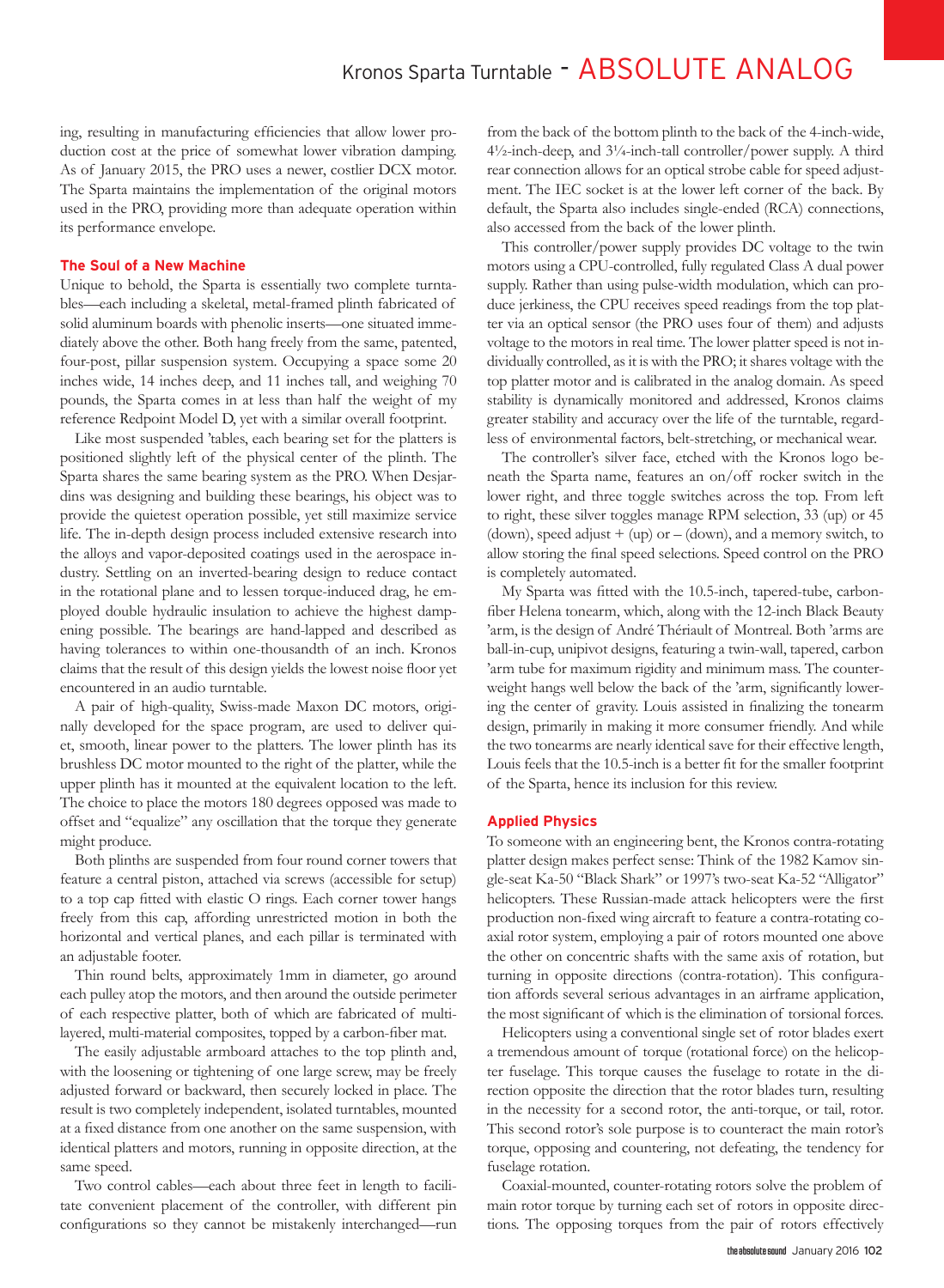# ABSOLUTE ANALOG - Kronos Sparta Turntable

cancel each other. Further, by eliminating the need for the torquecountering tail rotor common to all single-rotor, non-fixed-wing aircraft, up to 30% of the engine's power can be recovered to the motor's main purpose, providing greater lift and better maneuvering, with no increase in weight or displacement.

On the greatly reduced scale of our turntable application, the elimination of torque unloads the torsional forces that would otherwise be loaded in the turntable's suspension system, and, as we shall soon learn, allows for the unleashing of a wealth of fine detail, tonal purity, and resolution that were, in my experience, previously unobtainable.

The Kamov helicopters are a clear analog of the reduction of adverse energy that this two-platter, contra-rotating turntable configuration affords. If, in the larger scale of a non-fixed-wing aircraft, employing just one rotor requires nearly one third of the motor's power merely to try to counter (but still not eliminate) the torsional forces being transferred into the airframe, imagine the potential damage that might be done by that rather significant, yet unnecessary and undesirable, energy being stored in the suspension of a highly sensitive playback platform like a turntable!

According to Kronos literature, the energy produced by the torsional forces of a typical single-platter suspended turntable manifests itself as a natural tendency for the sub-platter frame to rotate in-sync with the platter. Although this rotation is controlled and absorbed by the suspension springs (or some similar elastic suspension mechanism), with the suspension maintaining this much more highly energized state of equilibrium, the slightest vibration coming from the stylus as it transcribes the LP groove is echoed back to the stylus, but out of phase. This, according to Kronos, results in a blurring and distortion of the stereo image. In essence, critical musical information is permanently destroyed.

An entirely different approach, one that has wantonly abandoned the more widely accepted suspended design methodology championed by a large number of manufacturers, favors building massive, rigid turntables, completely devoid of any suspension system whatsoever. Seemingly endless research into, and application of, alternative constituent materials has further elevated the sonic performance of this group of mass-based turntables. My reference Redpoint Model D is a prime example of this kind of thinking, and, overall, is a highly effective approach, especially in the lowest octaves.

But such "suspension-less" designs are still susceptible to the vibrations produced naturally by other mechanical components and other vibrations disturbing the listening environment. Those sympathetic vibrations can be fed back to the platter and tonearm, causing yet another type of blurring and distortion of the music signal, one often perceived as having a harsh, aggressive, and edgy sonic nature. As you may have come to realize, both approaches have their own set of advantages and detriments. Like everything else in our hobby, it often comes down to a choice of compromises that are least offensive to the individual listener.

#### **Heavy Rotation**

I had the good fortune and pleasure of having my Sparta and Helena delivered and set up for this audition by Bill Parish, owner of GTT Audio & Video and U.S. distributor of Kronos products. Bill joined me at my home right after my day at work, and after some conversation, meeting my herd of canines, and schlepping the gear down into my man cave, Bill dug in and started the set-up process in earnest.

Because the Kronos philosophy is to install its platform only on solid, non-articulated stands, and because I use the Grand Prix Monaco Isolation Platform (and amp stands), Bill had brought along a small, standalone, rigid stand for the installation. While I was not sure that this was the best path to take, I was only too happy to comply—at first. More on this soon.

The turntable proved to be surprisingly straightforward to set up, and Bill was done in a matter of an hour and a half. Soon after, we were sitting back spinning a few test tracks to get a taste of what this little upstart could do. The use of a separate stand and the availability of multiple inputs on the phonostages I had on hand afforded the opportunity for direct comparison to my reference analog setup. For the first several days, my reference system won handily, especially in bass impact, tonality, pitch, and overall rhythm; all in all, not an uncommon result when comparing a wellrun-in reference system to a "cold" 'table.

While I could have just let the Sparta's motors running unattended to facilitate the run-in process, I chose to not take that route; I wanted to hear it mature and see what that might sound like. After a couple of days (cumulative, not calendar) of run-in, its attributes really began to impress me. During this period, I had time to assess the individual contributions made by two different 'arms (the Tri-Planar Mk VII Precision versus the Helena) and high-output moving-coil cartridges (the Transfiguration Temper V versus the Air Tight PC-1), and in fact, I swapped carts for several days just to verify my assessment. To my ears, the run-in process took a bit longer than I have come to expect. But the results justified the extra wait.

Once the Sparta had found its footing, I was still not sure that I was hearing the best it could deliver. Since I had done my due diligence by listening to the Sparta on the rigid stand, after about 40 days I decided to move it to the Formula shelf atop my Monaco, removing my Redpoint Model D and installing the Sparta in its place. This was to prove a *crucial* move, as it was only then that I really began to appreciate the remarkable virtues of this 'table.

Once relocated to my isolation stand, *everything* improved—and dramatically so. Perhaps the easiest way to give you a sense of what the Sparta was then bringing to the mix would be to say that it was as though a previously unnoticed veiling or smearing had been somehow circumvented. There was a surfeit of new-found clarity, focus, and specificity to instrumental voices, staging, and imaging.

## **SPECS & PRICING**

Type: Belt-driven turntable, contra-rotating, dual-platter design Speed: 33/45rpm Dimensions: 20" x 11" x 14" Weight: 70 lbs. Price: \$21,500 (Sparta turntable); \$6500 (Helena tonearm)

**KRONOS AUDIO** 4035, rue Saint-Ambroise, Suite 414 Montréal (Québec) H4C 2E1 Canada (514) 939-5770 kronosaudio.com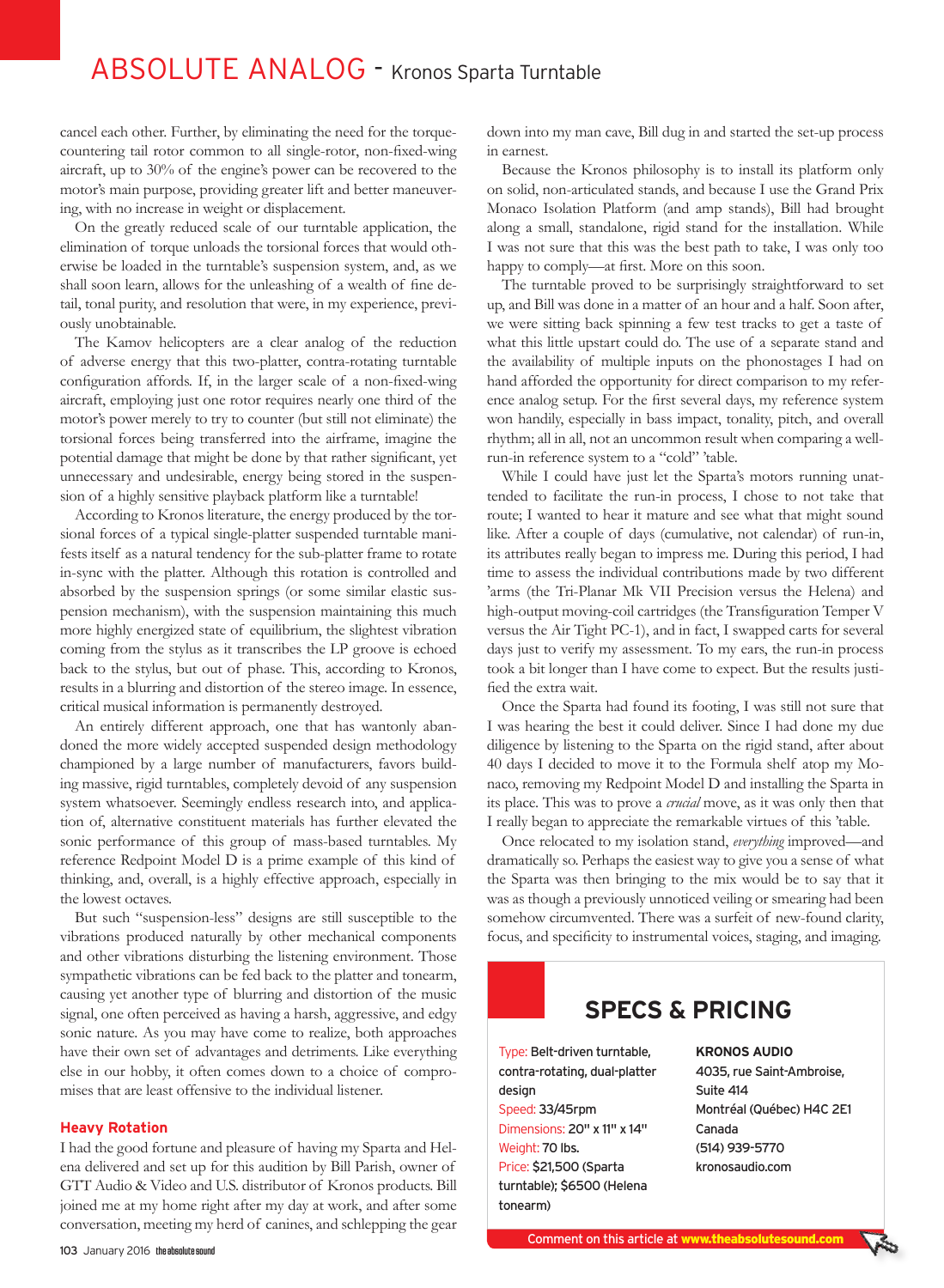## ABSOLUTE ANALOG - Kronos Sparta Turntable

One of the reasons I had moved to the suspension-less, massbased turntable camp, after decades with the Linn and Oracle platforms, was the seemingly unshakable pace, rhythm, and bass authority they are capable of. Honestly, until the Sparta had run in and been moved to my Grand Prix stand, the Redpoint handily bested it in those departments. After the move, the Sparta asserted itself, leaving no doubt that it was far and away the new champion. Though both were equal in bass extension, in definition and pitch the Sparta was treating me to newfound detail, dimension, and definition.

Midrange showed wholesale clarification and refinement. Fundamental pitch and tonal color were more honest and faithful. Massed strings, acoustic guitar, piano, even brass instruments were more alive sounding and richer in tone, with more clearly rendered texture. Instrumental bloom was more apparent and believable, with voices sounding much more authentic in size, texture, and especially tonality. I was struck by the improvements in timbre; everything seemed to be not only more natural sounding (as though some coloration or artificial harmonics had been removed), but pitch was also noticeably more stable.

The way the Sparta handles the top four octaves was every bit as remarkable. With the best recordings, the newfound air and space up top was invigorating, with enhanced decay and remarkably lifelike shimmer and sheen—all with no etching, glare, or grain.

Something seemingly unique to the Sparta's sonic signature in my experience emerged—something I can best describe as a deft agility. It seems to reconstruct fine detail and micro-dynamic

events more accurately—sounding as if it were somehow faster and more coherent. It offered a clearer, more articulate, more incisive voice. I was hearing more—more clearly delineated spaces among instruments, more highly focused and concise images, more succinct fundamental tone, more faithful timbre, and richer, fuller, more authentic texture.

One of the results is that "more" space is revealed, and that increased space is more open, tangible, and vivid. It is almost as if a previously undetected pall of smoke or mist had been removed from between and around every instrumental voice. Spatial queues were more specific in location, more accessible, and clearly discernable. It really was remarkable. Virtually every sonic attribute seemed somehow more refined, more honed, brought into clearer focus, and more lucidly delineated—most easily noted with dense or busy arrangements.

With the Sparta, records I've been listening to for decades were given new dimension, increased focus, enhanced clarity, and more credible tonality. I admit to being totally unprepared for what the Sparta was saying to me; it clearly shattered all my expectations and preconceptions, leaving me completely entranced with its sonic virtues.

When I first learned that I would be reviewing the Sparta, my initial concerns were focused on what complications might arise from the greater complexity of using two complete 'tables—specifically, the potential for an elevated level of noise and vibration generated by using two pair of motors, drive systems, bearing sets,

## THE CABLE COMPANY Presents